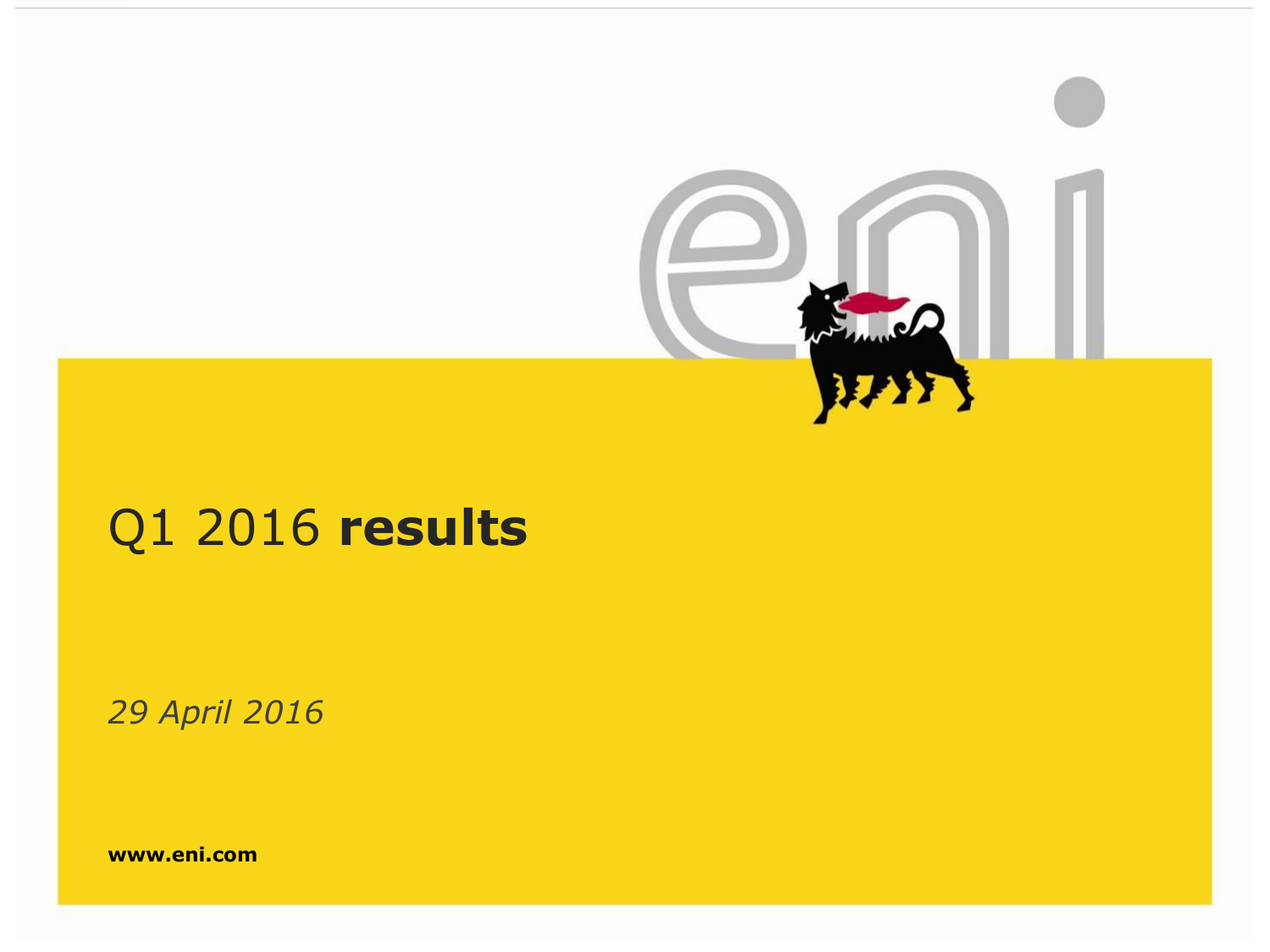

# **strategy execution on track**

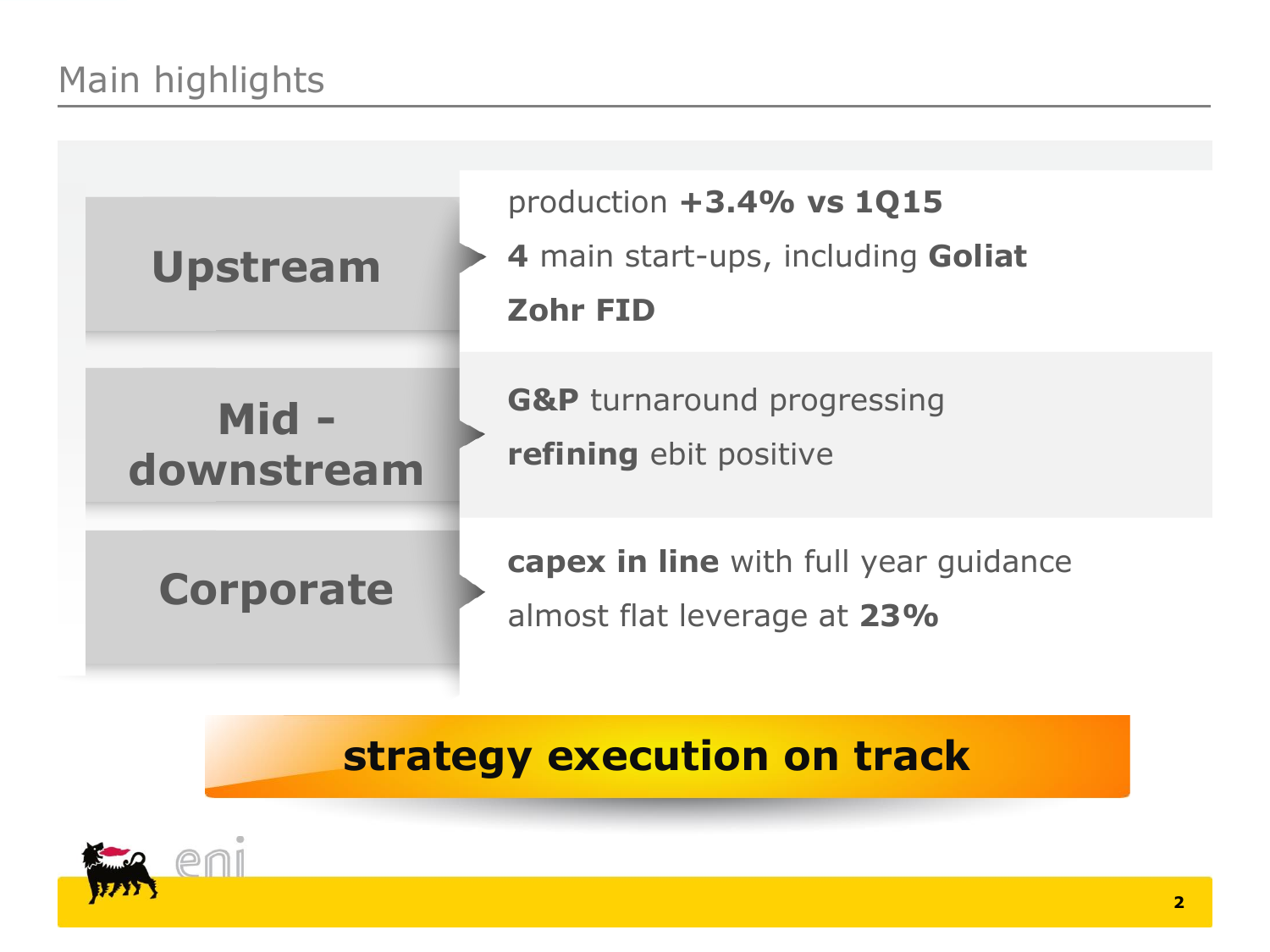## **Portfolio** resiliency



# **robust portfolio in every oil scenario**

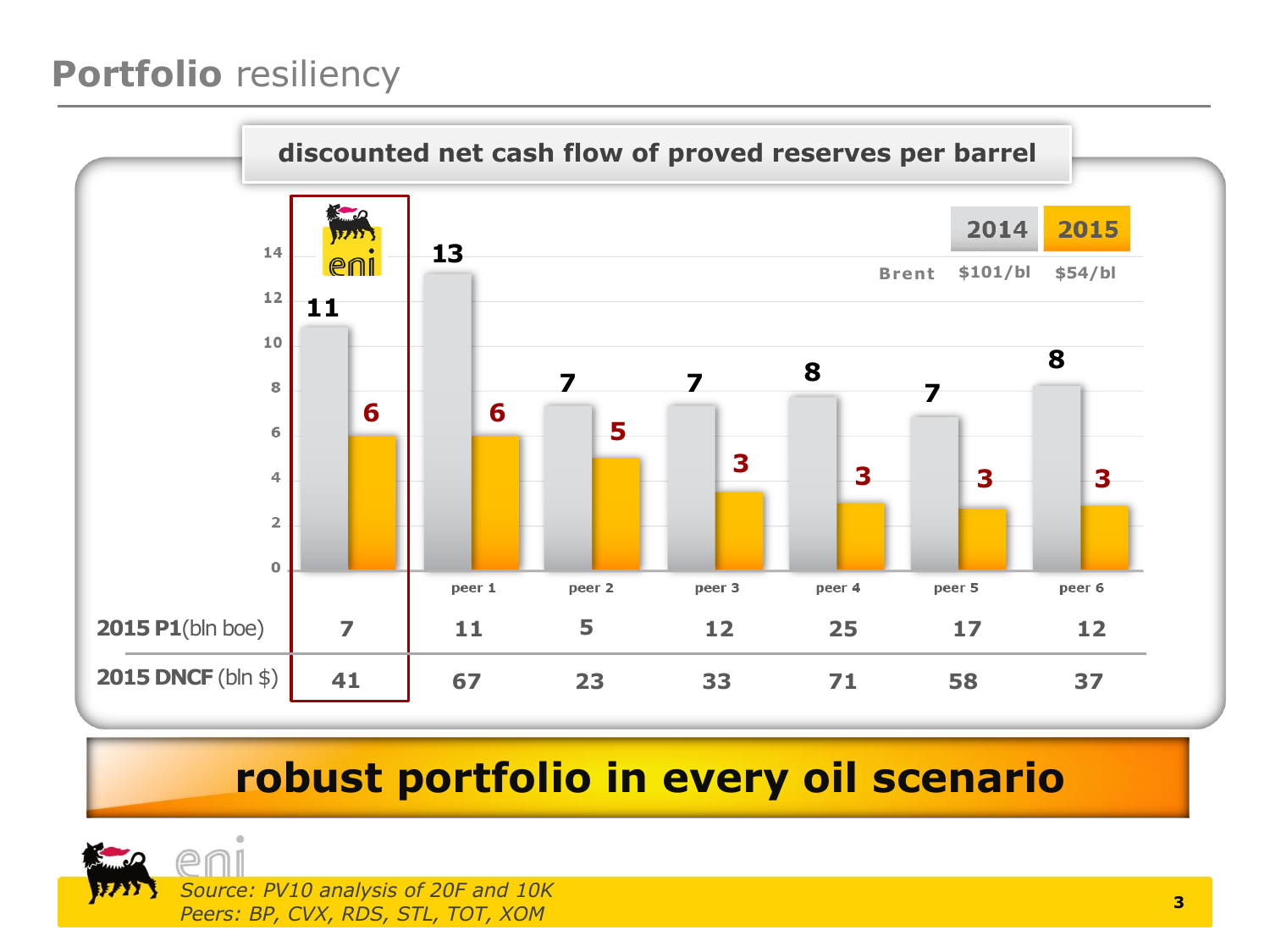#### consolidated results



#### **ebit positive in all segments**

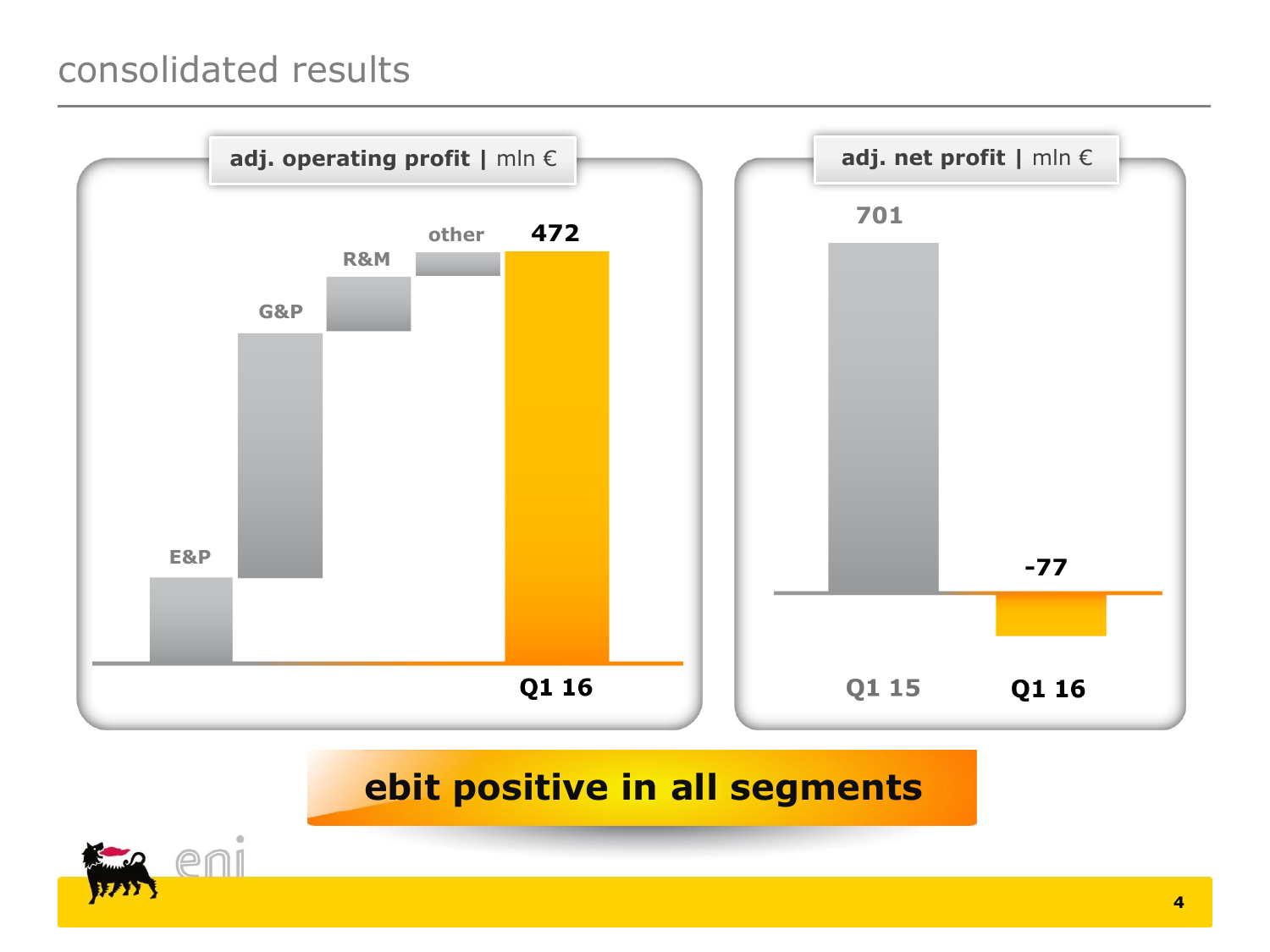## **e&p** performance



#### **2016 production guidance substantially confirmed**

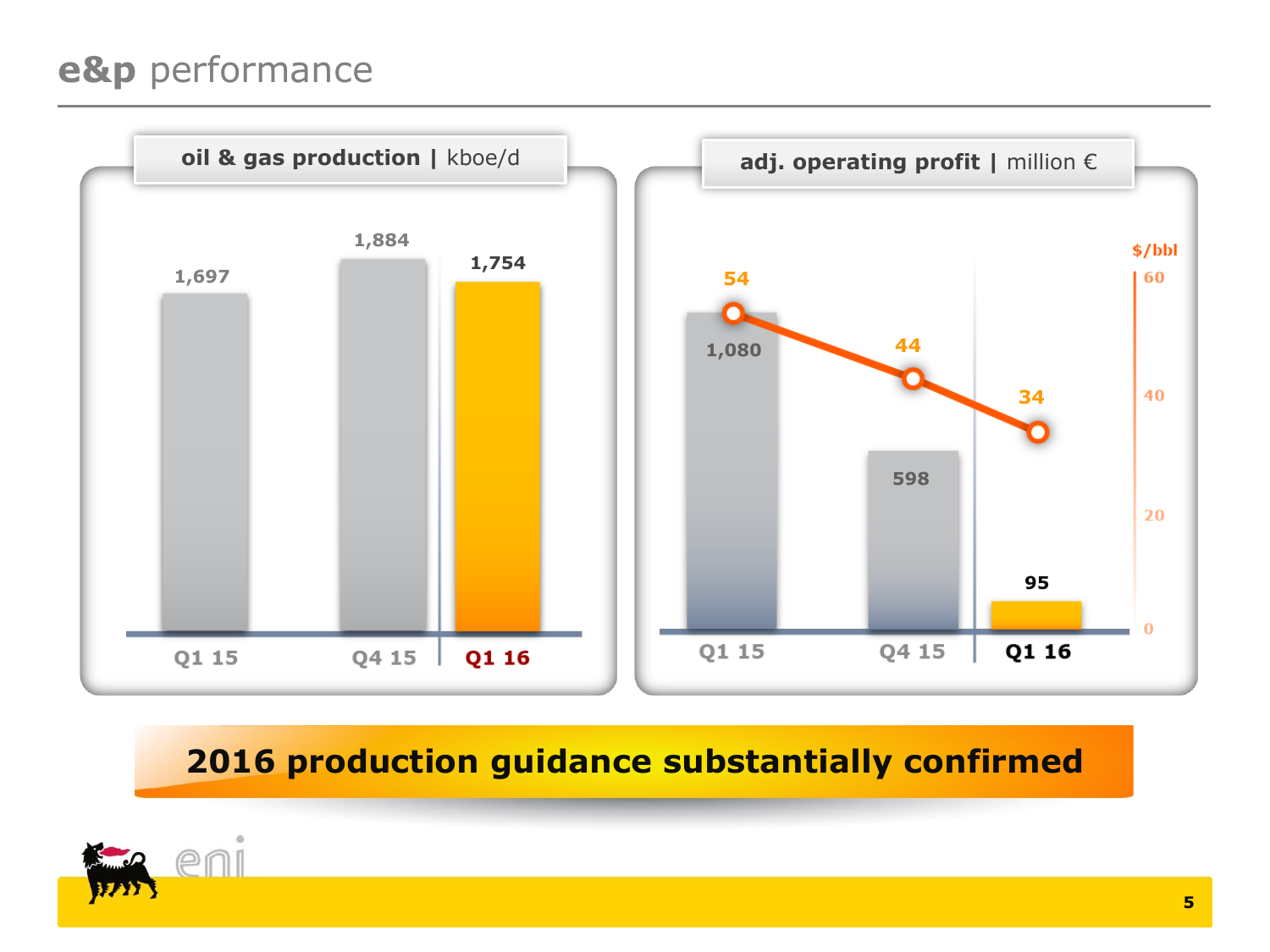## **g&p** performance



**positive 2016 ebit adj expected**

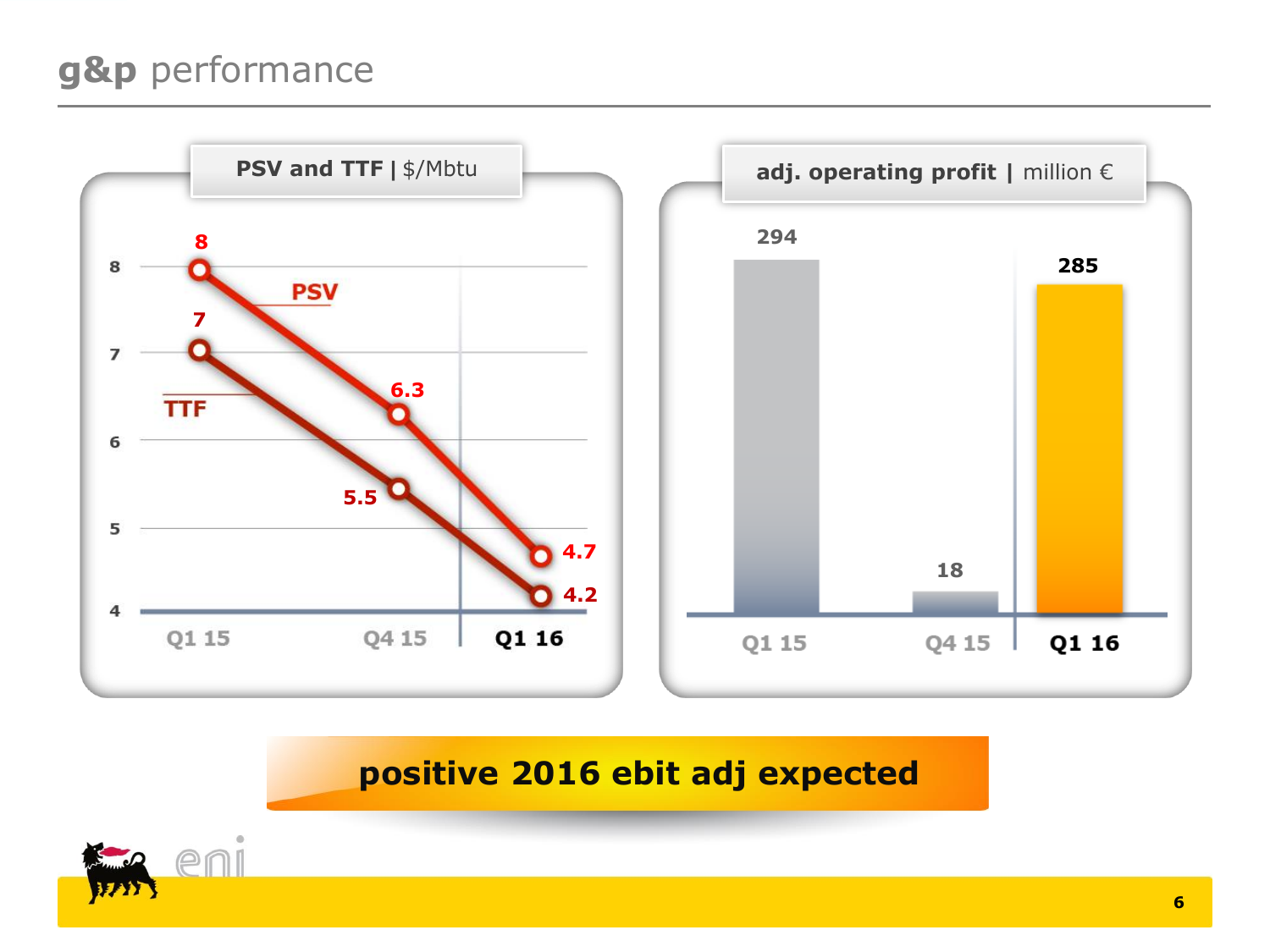## **r&m** performance



#### **refining ebit adj breakeven**